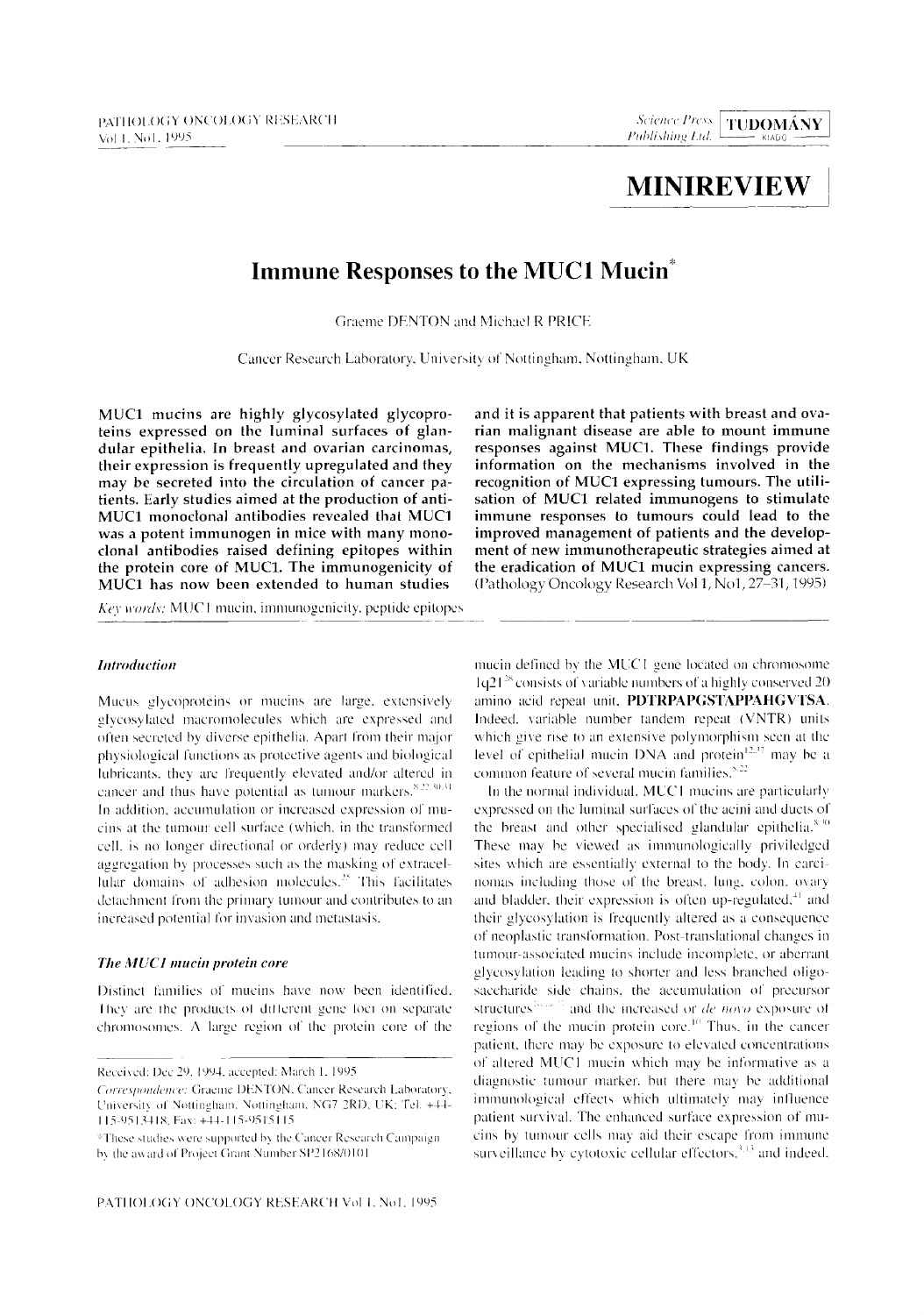even exclude the binding of antibodies.<sup>36</sup> In this way, the elevated expression of mucins appears to confer on the cancer cell selective advantages for growth and survival. On the other hand, novel determinants exposed in mucins processed by malignant cells have been invoked as targets for immune manipulation in the cancer patient since they may induce both cellular and humoral responses. The significance of these responses is as yet unknown, but recent observations in this area may offer a new basis for therapy of malignant disease.

#### Immunodominant epitopes in the MUCI protein core

Early investigations upon the MUC1 mucin established that many clinically-relevant murine anti-mucin monoclonal antibodies (which were originally produced against human tumour cells or extracts and other complex immunogens) recognised epitopes within the **APDTRPAP** region of the protein  $\csc^{-4.32}$  Hydropathicity and antigenicity calculations on the repeated VNTR sequence of the MUC1 protein core indicated that the first seven residues. PDTRPAP, comprised a particularly hydrophilic region which should be of high antigenicity according to the predictive algorithms.<sup>32</sup> Epitope mapping tests using synthetic peptides with sequences related to the MUC1 proteins established that all of the mucin core reactive antibodies recognised determinants of 3, 4 or 5 amino acids within this discrete domain and, in fact, the central  $\bf{R}$  residue was present in the epitopes of all antibodies tested.<sup>4,31,32</sup>

In the mouse, therefore, the **PDTRPAP** region of the protein core is remarkably immunodominant. Even though MUC1 mucins are highly glycosylated, it is the exposed protein core which appears to be recognised by the murine immune system.

# Human antibody responses to the MUC1 protein core

Evidence is accumulating that the same short peptide sequence in the MUC1 mucin core defined by murine monoclonal antibodies is immunogenic in man. Human antibodies have been generated from Epstein-Barr virus immortalised B-cells from tumour draining lymph nodes of an ovarian cancer patient.<sup>33</sup> One of the B cell clones reacted with a synthetic peptide with the sequence PDTRPAPGSTAP containing the hydrophilic motif and this antibody, an IgM, was also positive with several MUC1 expressing cell lines.

A different approach was adopted by Kotera et  $al<sup>2</sup>$  who screened serum samples from cancer patients for reactivity with synthetic peptides 60, 80 and 105 residues long which corresponded to 3, 4 and 5.25 tandem repeats of human MUC1 mucin. Sera were obtained from patients with cancer of the breast, colon and pancreas, at various stages of disease, and these were tested using an enzyme linked immunosorbent assay (ELISA). Around 10% of the

sera reacted well with the antigenic peptides, with reactivity being highest against the 105-mer. Serum blocking experiments established that short peptides containing the motif **APDTRPAP** were able to inhibit the positive cancer patient serum reactivity by greater than 60% whereas a control peptide was without effect.<sup>24</sup>

If there is a serological response to MUC1 in cancer patients, then it is reasonable to suggest that some patients at least may produce immune complexes of MUC1 mucin and specific antibody. The presence of circulating immune complexes in breast cancer patients has long been the subject of extensive investigation.<sup>9,14,17,22</sup> The findings would infer that breast tumour-associated antigens can elicit a humoral immune response in the host and that a proportion at least of the antigen released from the tumour becomes complexed with antibody. This proposal is supported by the results of a recent investigation showing that polyethylene glycol precipitates from breast cancer patients' serum samples (containing putative immune complexes) may be fractionated under conditions release antigen from these complexes<sup>5</sup> and that  $10<sup>1</sup>$ MUC1 antigen can be identified in the antigen containing fractions. Furthermore, the major protein bands in the immune complex fractions, which were analysed by SDS-PAGE, migrated in the gels with the mobilities of IgG heavy and light chains.

The MUC1 antigen identified in immune complexes in breast cancer patient's serum was recognised by the highly specific antibody C595 which defines the tetrameric motif **RPAP** in the mucin protein core.<sup>32</sup> In breast cancer, positive antibody reactivity (in terms of binding to high molecular weight antigens in fractionated samples) was found in 7/10 subcellular membrane preparations of tumour and in 4/10 serum samples analysed by Western blotting, with no binding to samples from patients with benign breast disease.<sup>5</sup>

The MUC1 mucin is the major circulating tumour marker which is presently under investigation in breast cancer,<sup>40</sup> and if antigen is complexed in the blood with antibody, at least in a proportion of patients, then this might explain why a number of patients with a significant tumour burden appear to be negative for circulating MUC1. Preliminary evidence has now been presented to suggest that the formation of immune complexes containing the MUC1 mucin occurs in up to 30% of patients and that these factors may impair MUC1 immunoassay performance.<sup>11,27</sup>

The findings emphasise the need to devise immunoassays to quantify *total* MUC1 antigen in the circulation since this may be more informative in assessing the status of the patient than present tests which have been developed to measure free circulating antigen.

As well as interfering with the sensitivity of diagnostic immunoassays, circulating antibodies may exert effects which might limit tumour growth or the development of metastases. Complement dependent cytolysis, particularly as mediated by IgM antibodies, and/or antibody dependent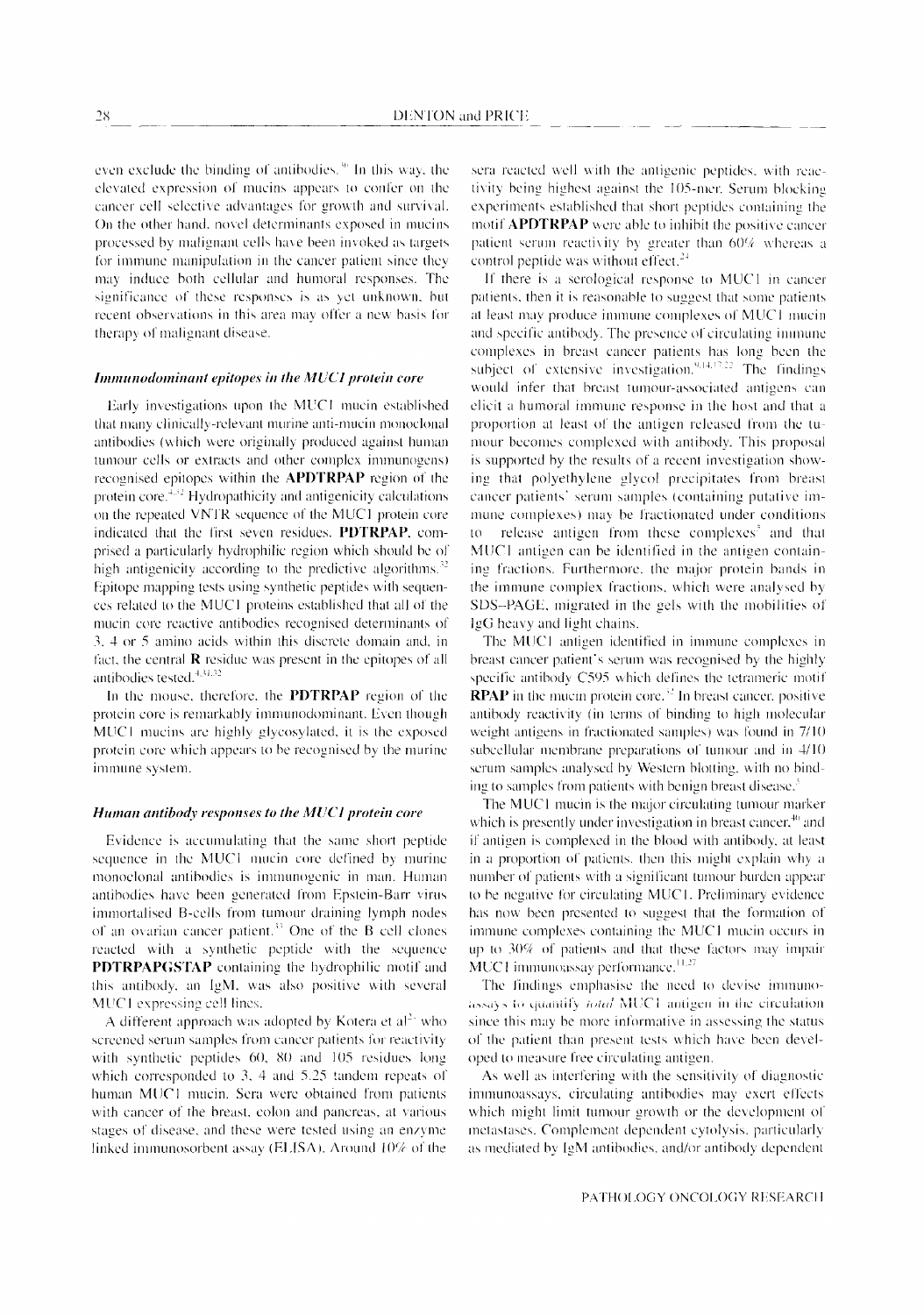cellular cytotoxicity may be invoked as possible mechanisms. The potential destructive nature of an anti-mucin antibody in destroying human tumour cells has also been highlighted by Kotera et al.<sup>24</sup> It was suggested that influencing more effective cognate T cell help through carefully designed mucin vaccines may change the nature of the humoral response into a very powerful one, considering its tumour specificity. This was illustrated by reference to a recent report on the detection of circulating antimucin antibodies in 5 of 19 patients with ulcerative colitis.<sup>15</sup> The reactivity here is directed to the same epitope in the mucin tandem repeat, expressed in this case on inflamed colonocytes. Moreover, it is associated with the sites of inflammation suggesting its pathogenic role, and interestingly, the dominant isotype of the anti-mucin antibody in this destructive disease is not IgM but rather IgG.<sup>12</sup>

## Human cellular responses to the MUC1 protein core

Recent findings have indicated that some cancer patients may have an active cellular immune response to tumours which involves the recognition of the MUC1 mucin. Analysis of tumour reactive cytotoxic T lymphocytes (CTLs) isolated from patients has identified populations of these cells which are able to kill tumour cells through recognition of MUC1 expressed at the malignant cell surface. It has been reported that HLA-unrestricted and MUC1 reactive CTL could be induced from tumour-draining lymph node lymphocytes.<sup>1,20</sup> These included patients with pancreatic and breast carcinoma. That the response was directed against the protein core was suggested by the demonstration that the murine SM3 antibody, which recognises the motif PDTRP, blocked the response of the cytotoxic effectors. This particular antibody has previously been shown to exhibit preferential reactivity with MUC1 mucin derived from malignant cells,<sup>10</sup> and other anti-mucin core antibodies failed to inhibit CTL cytotoxicity. The suggestion is therefore that the CTL response displayed a specificity which was most evident against tumour-associated MUC1 determinants.

A T cell line which was established from a human multiple myeloma has been employed by Takahashi et al<sup>38</sup> to further probe the MUC1 recognition event by CTLs. This line expressed T cell receptor (TCR)  $\alpha/\beta$ , CD3 and CD8 molecules, and its cytotoxicity for tumour cell targets was inhibited by treatment with anti-CD3 but not anti-HLA antibodies. The data strongly indicates that the activity of at least some populations of tumour reactive CTLs is through recognition of MUC1 mucins and that recognition occurs in an HLA-unrestricted manner. The exact nature of this type of event is largely unexplained although the repetitive nature of epitopes within the MUC1 mucin protein core may allow cross-linking of the TCR to occur upon mucin reactive T cells. Additional evidence has suggested that the antitumour reactivity of CTLs from patients with ovarian cancer is directed against the MUC1 mucin protein core.<sup>19</sup> Howe-

ver, recognition of MUC1 core related peptides by CTLs and the induction of killing occurred in an MHC-restricted manner, so that the involvement of the MHC in these events requires further evaluation.

## **Discussion**

The ability of determinants in the MUC1 mucin to stimulate cells of the immune system to evoke anti-tumour responses makes these molecules candidates for use in active specific immunotherapy.<sup>39</sup> Trials using a synthetic MUC1 core related peptide administered in admixture with BCG have already begun. Results are awaited with interest.<sup>26</sup> In our laboratories, we have noted that circulating MUC1 mucins are considerably elevated in the third trimester of pregnancy and MUC1 levels soon return to normal values *post partum*. It is feasible therefore that sensitization to protein core epitopes in MUC1 mucins during pregnancy may contribute to the protection against breast cancer observed in multiparous women.<sup>34</sup>

Other strategies for the activation of cellular immunity against MUC1 mucin include the development of antiidiotypic antibodies as antigen mimicing the binding to socalled regulatory idiotopes on B or T cells.<sup>2,24</sup> The synthesis of novel epitope constructs involving T cell epitopes linked to the immunodominant B cell motif of the MUC1 core is also being explored as a means to enhance antibody responses to MUC1 mucins.<sup>6.7</sup>

Finally, MUC1 mucins expressed on ovarian tumours have been exploited as targets for radioimmunotherapy using anti-protein core monoclonal antibodies.<sup>23</sup> An unexpected anti-tumour therapeutic bonus was detected in patients receiving such treatment. Mouse antibodies administered to patients generated T cells capable of recognising the antibodies and thus focusing the host's cellular immune response against the targeted tumour. It was suggested that multiple treatments could lead to the induction of T cells with specificity for the idiotypic component of the administered antibody. It remains to be seen whether this approach can be developed as an alternative strategy in the therapy of MUC1 expressing tumours.

#### References

- 1. Barnd DL, Lan MS, Metzgar RS and Finn OJ: Specific, major histocompatibility complex-unresticted recognition of tumorassociated mucins by human cytotoxic T cells. Proc Nat Acad Sci 86:7159-7163, 1989.
- 2. Bashford JL, Robins RA and Price MR: Development of an anti-idiotypic antibody reactive with an antibody defining the epitope R P A P in the MUC-1 epithelial mucin core. Int J Cancer 54:778-783, 1993.
- 3. Bharathan S, Moriarty J, Moody CE and Sherbom AP: Effect of tunicamycin on sialomucin and natural killer susceptibility of rat mammary tumor ascites cells. Cancer Res 50:5250-5256. 1990.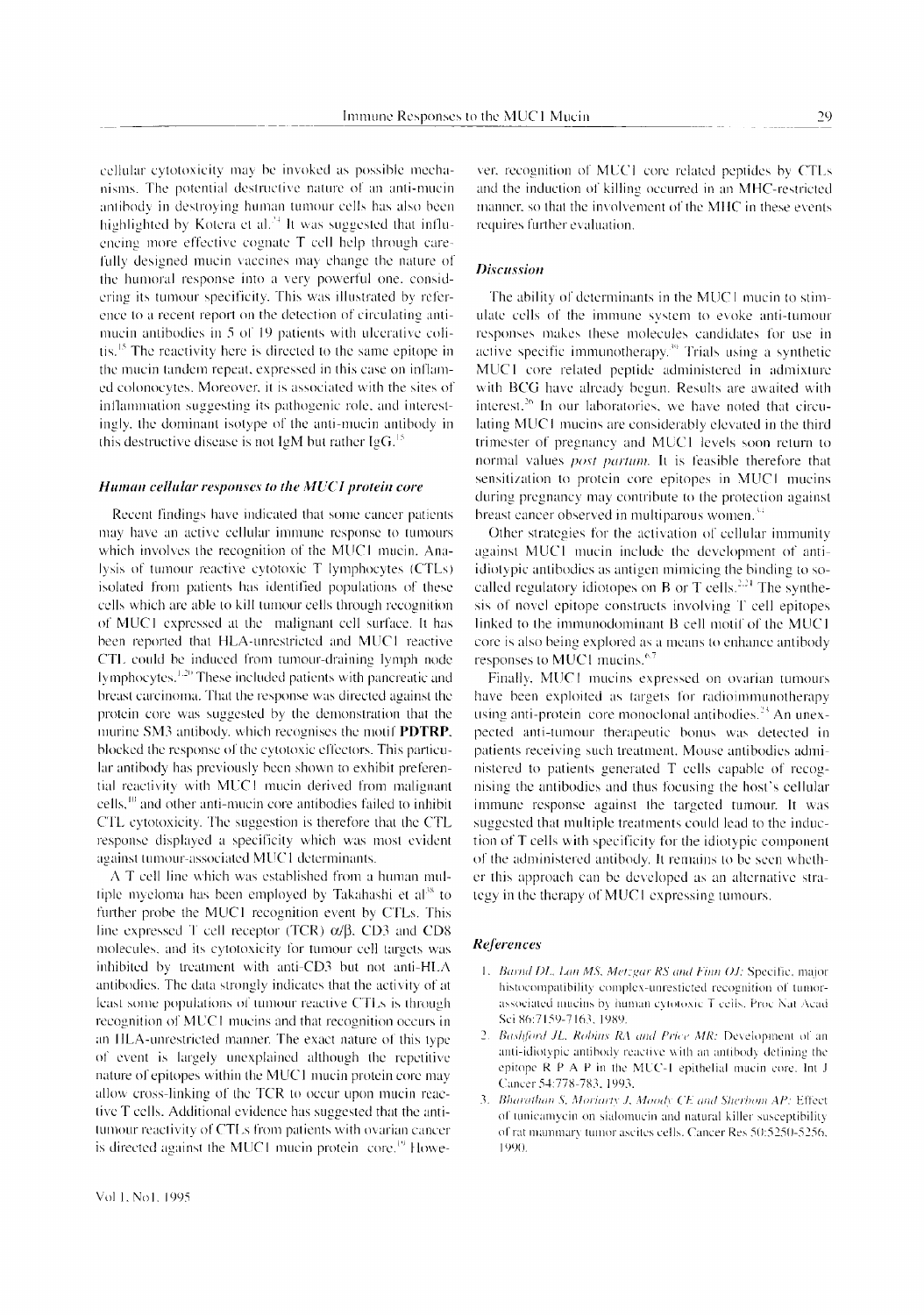- 4. Burchell J, Taylor-Papadimitriou J, Boshell M. Gendler S and Duhig  $T_1$ : A short sequence within the amino acid tandem repeat of a cancer-associated mucin contains immunodominant epitopes. Int J Cancer 44:691-696, 1989.
- 5. Croce MV, Price MR and Segal-Eiras A: Expression of monoclonal antibody-defined antigens in fractions isolated from human breast earcinomas and patients' serum. Cancer Immunol. Immunother 40:132-137, 1995.
- 6. Denton G. Sekowski M and Price MR: Induction of antibody responses to polymorphic epithelial mucins using synthetic peptide constructs as immunogens. Cancer Lett 70:143-150. 1003
- 7. Denton G, Hudecz F, Kajtar J, Murray A. Tendler SJB and Price MR: Sequential order of T and B cell epitopes affects immunogenicity but not antibody recognition of the B cell epitope. Peptide Research 7:258-264, 1994.
- 8. Gendler S, Spicer AP, Lalani E-N, Duhig T. Peat N, Burchell J. Pemberton L. Boshell M and Taylor-Papadimitiriou J: Structure and biology of a carcinoma-associated mucin. MUC-1. Amer Rev Respir Dis 144:S42-47, 1991.
- 9. Gilead Z. Troy F and Sulitzeanu D: Isolation and electrophoretic analysis of immune complexes from patients with breast cancer. Eur J Cancer Clin Oncol 17:1165-1176. 1981.
- 10. Girling A, Bartkova J, Burchell J, Gendler S, Gillet C and Taylor-Papadimitriou J: A core protein epitope of the polymorphic epithelial mucin detected by the monoclonal antibody SM-3 is selectively exposed in a range of primary breast carcinomas. Int J Cancer 43:1072-1076, 1989.
- 11. Gourevitch M, Mensdorff-Pouilly SV, Litvinov SV, Verstraeten A. Van Kamp GJ, Kenemans P, Hilgers J: Circulating immune complexes involving polymorphic epithelial mucin (PEM) might impair CA15.3 assay results. In: Klapdor R (ed) 7th Hamburg Symposium on Tumour Markers, Abstract p 57, 1993
- 12. Griffiths B, Gordon A, Burchell J, Bramwell ME. Griffiths A, Price MR, Taylor-Papadimitriou J, Zanin D and Swallow DM: The breast tumour-associated epithelial mucins and the peanut lectin binding urinary mucins are coded by a single highly polymorphic gene locus 'PUM'. Dis. Markers 6:185-194, 1988.
- 13. Hayes DF, Silberstein DS, Rodrique SW and Kufe DW: DF3 antigen, a human epithelial cell mucin, inhibits adhesion of eosinophils to antibody-coated targets. J Immunol 145:962-970, 1990.
- 14. Herberman R, Bordes M, Lambert P, Ludira H, Robins RA, Sizaret Ph and Theofilopoulos A: Report on international comparative evaluation of possible value of assays for IC for diagnosis of human breast cancer. Int J Cancer 27:569-576, 1981.
- 15. Hinoda Y, Nakagawa N, Nakamua H, Machiguchi I, Itoh F, Adachi M, Yabana T, Imai K and Yachi A: Detection of a circulating antibody against a peptide epitope on a mucin core protein, MUC1, in ulcerative colitis. Immunol Lett 35:163-168, 1993.
- 16. Ho SB and Kim YS: Carbohydrate antigens on cancer-associated mucin -like molecules. Semin Cancer Biol 2:389-400, 1992.
- 17. Höffken K, Meredith ID, Robins RA, Baldwin RW, Davies CJ and Blamey RW: Immune complexes and prognosis of human breast cancer. Lancet 1:672-673, 1978.
- 18. Hull S. Bright A, Carraway K, Abe M, Hayes D and Kufe D: Oligosaccharide differences in the DF3 sialomucin antigen from normal human milk and the BT20 human breast carcinoma cell line. Cancer Comm 1:261-267, 1989.
- 19. Ioannides CG, Fisk B, Jerome KR, Wharton JT and Finn OJ: Cytotoxic T-cells from ovarian malignant tumors can recognise polymorphic epithelial mucin core peptides. J Immunol 151:3693-3703, 1993.
- 20. Jerome KR, Barnd DL, Bendt KM, Boyer CM, Taylor-Papadimitrion J, McKenzie IFC, Bast RC and Finn OJ: Cytotoxic Tlymphocytes derived from patients with breast adenocarcinoma recognize an epitope present on the protein core of a mucin molecule preferentially expressed by malignant cells. Cancer Res 51:2908-2916, 1991.
- Kennedy RC: The impact of iodiotype based strategies on  $21.$ eancer immunity. Immunol All Clin N Amer 11:425-444. 1991.
- 22. Kim YS, Gum JR and Toribara N: The structure of human intestinal mucins. Amer Rev Respir Dis 144:S10-14. 1991.
- 23. Kosmas C, Epenetos AA and Courtney-Luck N: Activation of cellular immunity after intracavity monoclonal antibody therapy of ovarian cancer. Cancer 73:3000-3010, 1994.
- 24. Kotera Y, Fontenot D, Pecher G, Metzgar RS and Finn OJ: Humoral immunity against a tandem repeat epitope of human mucin MUC-1 in sera from breast pancreatic and colon cancer patients. Cancer Res 54:2856-2860, 1994.
- 25. Ligtenberg M.H., Buijs F, Vos HL and Hilkens J: Suppression of cellular aggregation by high levels of episialin. Cancer Res 52:2318-2324, 1992.
- 26. Lotze MT and Finn OJ: In vivo testing of the immune response to human breast, colon and pancreatic tumor mucin. Clinical Protocol in Progress, Pittsburgh Cancer Institute, internal publication, 1994.
- Mensdorff-Pouilly SV, Gourevitch M, Verstraeten A. Van 27. Kamp GJ, Kenemans P and Hilgers J: Circulating immune complexes containing polymorphic epithelial mucin (PEM) in benign breast tumor and breast and ovarian cancer patients. In: Klapdor (ed) 7th Hamburg Symposium on Tumour Markers, Abstract p 56, 1993.
- 28. Middleton-Price H, Gendler S and Malcolm S: Close linkage of PUM and SPTA within chromsome band 1q21. Ann Hum Genet 52:273-278, 1988.
- 29. Papsidero L, Namoto T, Snyderman M and Chu T: Immune complexes in breast cancer patients as detected by C1q binding. Cancer 44:1636-1640, 1979.
- 30. Price MR: High molecular weight epithelial mucins as markers in breast cancer. Eur J Cancer Clin Oncol 24:1799-1804, 1988.
- 31. Price MR and Tendler SJB: Polymorphic epithelial mucins (PEM): molecular characteristics and association with breast cancer. The Breast 2:3-7, 1993.
- 32. Price MR, Hudecz F, O'Sullivan C, Baldwin RW, Edwards PM and Tendler SJB: Structural and immunological features of the protein core of human polymorphic epithelial mucins. Mol Immunol 62:795-803, 1990.
- 33. Rughetti A, Turchi V, Ghetti CA, Scambia G, Panici PB. Roncucci G, Mancuso SM, Frati L and Nuti M: Human B-cell immune response to the polymorphic epithelial mucin. Cancer Res 53:2457-2459, 1993.
- 34. Sandison AT: The breast. In Muir's Textbook of Pathology. J R Anderson, Ed Edward Arnold. London, 1976. pp 925-939.